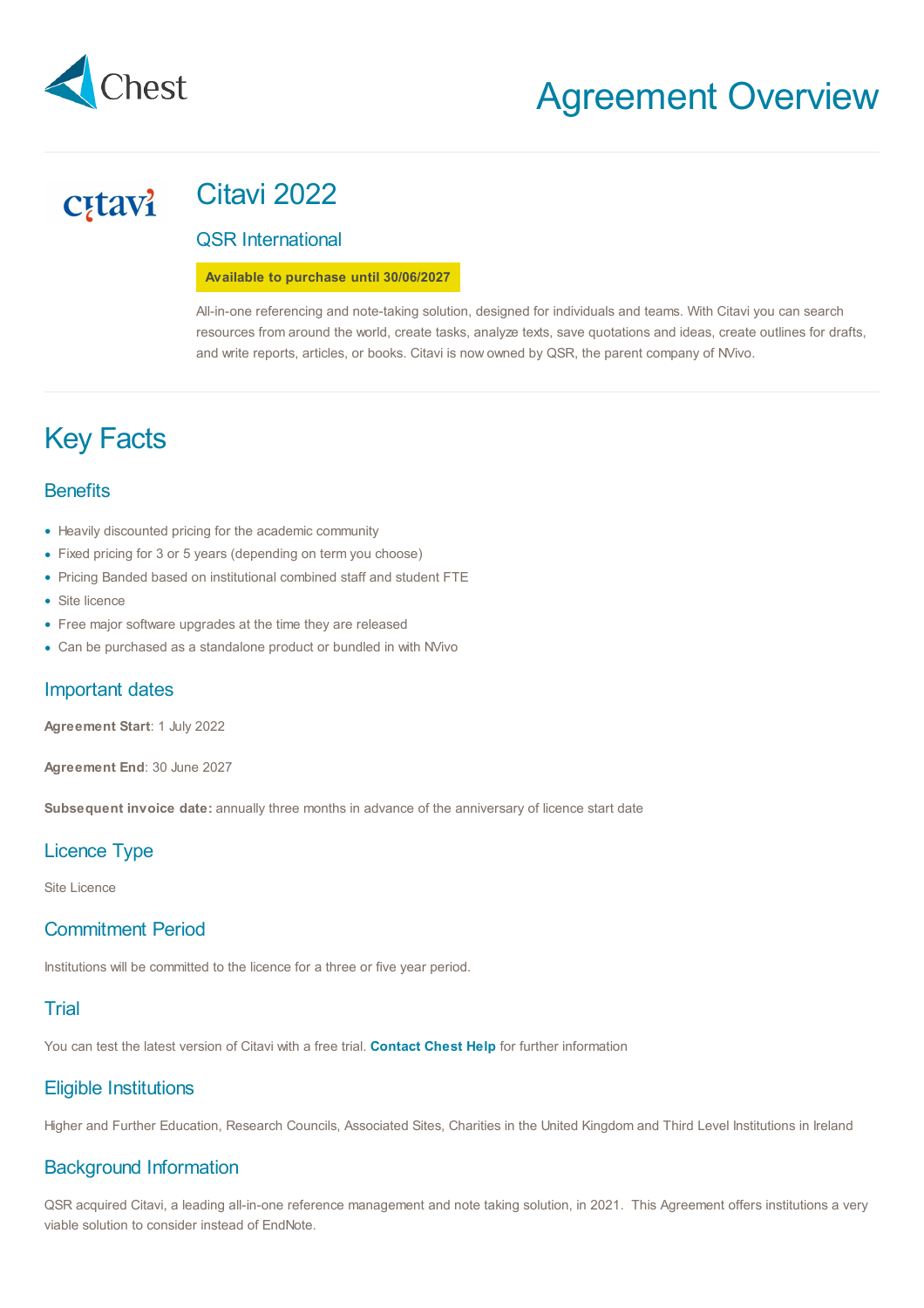Licences for Citavi (and NVivo) are not concurrent with the Agreement, meaning institutions can take out a three or five-year licence at any point and it will run for the full term, even if that goes beyond the Agreement dates.

# Product Information

## **Supplier Details**

**Licensor:** QSR International (UK) Ltd, registered in England and Wales (company number 6906225), The Innovation Centre, Sci-Tech Daresbury, Keckwick Lane, Daresbury, Cheshire WA4 4FS.

## Product Description

Please see further down for information about purchasing Citavi and NVivo

#### Citavi For Users

**Manage references:** Citavi combines reference management and knowledge organization. With Citavi you can search resources from around the world, create tasks, analyze texts, save quotations and ideas, create outlines for drafts, and write reports, articles, or books – faster and more efficiently than you ever thought possible.

**Document expert knowledge:** Your team's findings and discussions from what they read can be organized separate from the literature making this expert knowledge available to all and easy to use and re-use in individual projects. Your knowledge stays in your organization and can be used by the entire team for years to come.

**Easily find and use information again:** Citavi's categories, groups, filters, and search help you find exactly the literature and information you need efficiently and securely. In your documents all content can be sorted and categorized by the user. Citavi automatically creates a bibliography for your study, report or other publication – if desired with special chapter formatting. The citation style can be changed at any time with a click.

**Protect Your Insights**: Citavi offers the possibility of using your own database server in a team. This way you can fulfil the highest security standards – all the way up to being completely disconnected from the Internet. Naturally you can also save your data locally on a shared Windows network drive or online in the Citavi Cloud – it's your choice.

**World-Class Support**: Citavi is so easy to use that you can master the basics in no time at all with on-screen help texts and guides to basic features. And if you ever do have questions? You can rely on Citavi's fast and friendly support team.

#### Citavi For Academic Libraries

**A Common Purpose**: Academic libraries and Citavi share the same goal: helping students, faculty, and staff research better and more efficiently.

**Information Literate**: With Citavi, students learn about search strategies, using the library, managing sources, organizing information, and writing academic papers. Help your users navigate the world of information and develop their research skills.

**We Put the Focus on Your Library:** Participants in Citavi training sessions learn how to search your library catalogue and save the results in Citavi – along with keywords and call numbers. With Citavi you can also use your linkresolver and databases your library has subscribed to. Keep Citavi users at your institution in the know by publishing your news on the Citavi Welcome Screen. Course participants learn about the entire spectrum of your services – and will leave wanting to use them.

**Your Companion for the Digital Age:** Citavi at academic libraries: a win-win situation. Over 300 universities have a site license for Citavi. That's because Citavi helps libraries shape their digital offerings and support students, faculty, and staff with the multitude of new search possibilities and media.

**We Help You Succeed:** We want you and your users to have a great experience. First, we help you promote Citavi with flyers, posters, and print templates. Then, once everyone knows about Citavi, we offer you the perfect support: training videos, introductory guides, and a comprehensive user manual, so no question is left unanswered. You can download a set of the most important training materials **[here](https://www.citavi.com/en/materials)**.

**Citavi on any Operating System:** With Citavi Web you can work anywhere you have an internet connection and on any operating system, regardless of whether it's Mac OS, Windows or Linux. The only thing you need is a current browser.

**Never at a Loss for Words:** If you ever can't help one of your users, you can rely on Citavi's fast and world-class support: They'll answer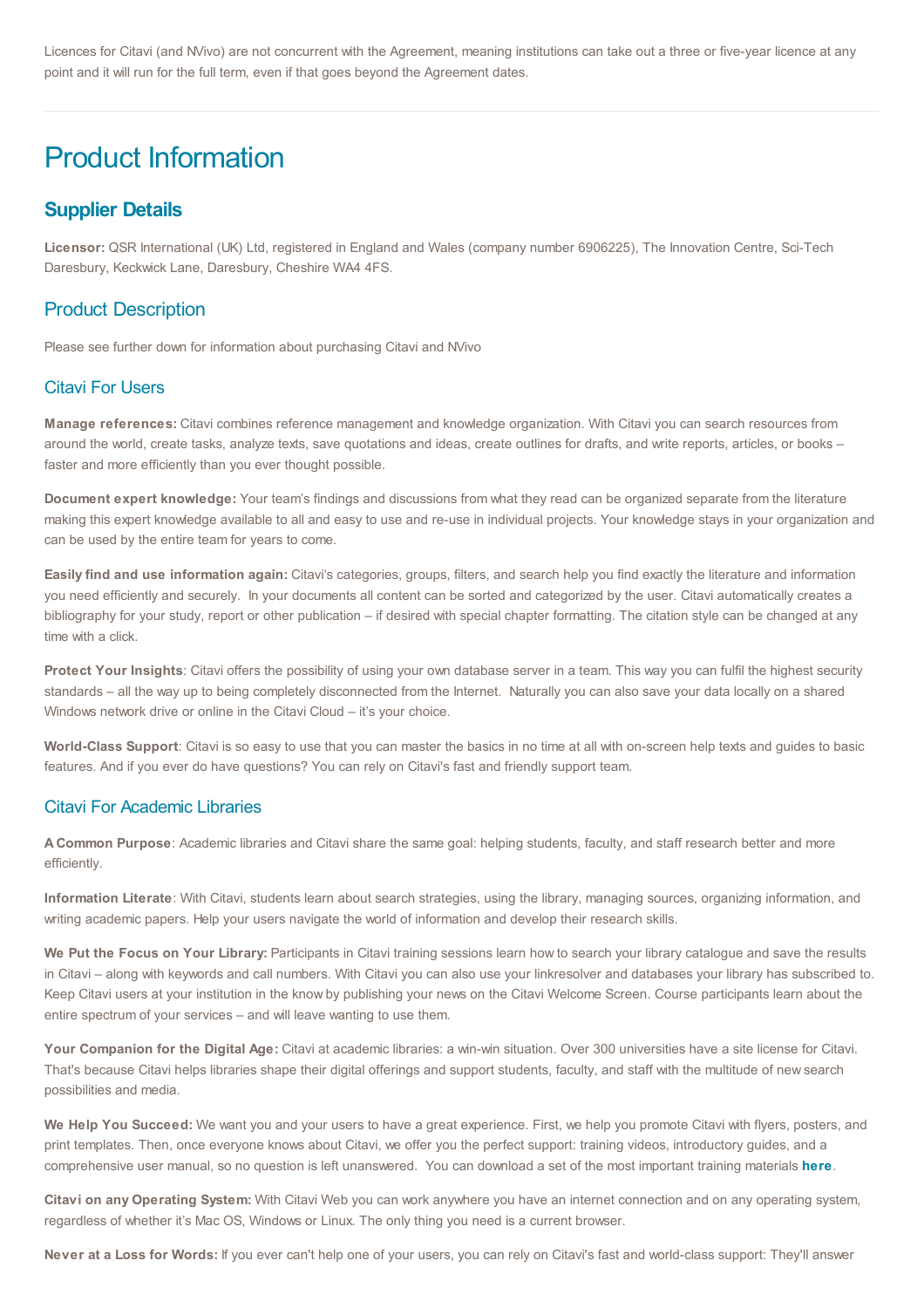your question as soon as possible to make sure that your users don't lose any time. Current satisfaction rate: 98% (based on over 1000 responses).

#### Citavi and NVivo

Citavi comes to you from QSR, the company behind NVivo. QSR offer a bundle price for institutions purchasing Citavi and NVivo (or for institutions adding Citavi to an existing NVivo licence). NVivo is probably the most commonly used qualitative data analysis software in UK and Irish academia right now, so there is a very good chance your institution already has an NVivo Licence. Please see the Products and Pricing page for more information on pricing.

If you are purchasing Citavi and already have an NVivo licence, your NVivo licence will automatically be upgraded to NVivo Plus if you are not already using Plus.

If your institution already holds a licence for NVivo and you wish to take advantage of the Bundle pricing, you must purchase a Citavi licence of the same duration as your NVivo licence (select three or five years accordingly). If in doubt, please check with Chest. Your first year payment will then be pro-rated to tie in with your institution's NVivo licence.

## Service and Support

#### **Trials**

You can test the latest version of Citavi with a free trial. Please contact Chest Help for further information

#### **Product Documentation**

A wide range of materials to assist Network Administrators and users can be found at the Citavi Support pages (https://www.citavi.com/en/support/overview).

Tutorials are animated demonstrations that show users how to create and set up a project. They're built into the software and can be accessed from the Help menu or from the **Citavi [website](https://www.citavi.com/en)**.

The software's 'Help' section contains an overview of Citavi and detailed step-by-step 'how to' instructions for working with the software. Again, this information can be accessed from the Help menu in the software.

Communicate with other Citavi users in **the Citavi [Forum](https://forums.citavibyqsr.com/)**.

Refer to the **Citavi [website](https://help.citavi.com/en/knowledge-base)** for frequently asked questions and answers (FAQs) about Citavi.

#### **Training and Training Materials**

"We want you and your users to have a great experience. First, we help you promote Citavi with flyers, posters, and print templates. Then, once everyone knows about Citavi, we offer you the perfect support: training videos, introductory guides, and a comprehensive user manual, so no question is left unanswered. You can download a set of the most important training materials here. In addition, QSR can put organisations in touch with an expert team of trainers and consultants to help users get the most out of their QSR software. A range of services can be provided, from one-on-one consulting to group workshops on site. These services are not included in the Chest agreement and are provided for an additional fee. Contact QSR directly via training@qsrinternational.com for further information and pricing."

#### **Technical Support**

Citavi is so easy to use that you can master the basics in no time at all with on-screen help texts and guides to basic features. And if you ever do have questions? You can rely on **Citavi's fast and friendly [support](https://www.citavi.com/en/support/overview) team**.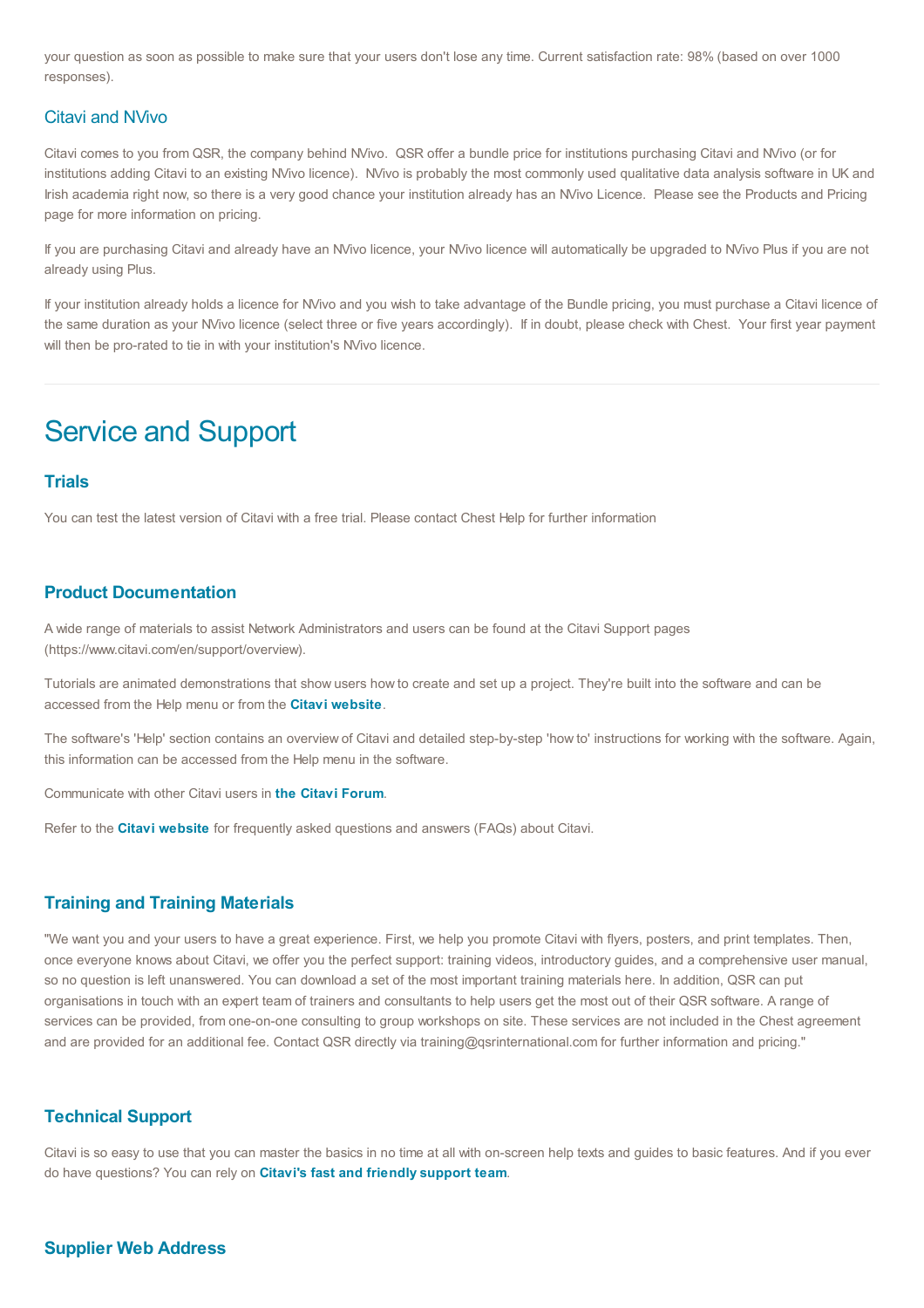#### **System releases, new versions and functionality**

From time to time, QSR will release service packs for its software to address issues or provide minor enhancements. These service packs are available free of charge to all Citavi users, and can be downloaded from the QSR website.

**Major Software Releases**: An important benefit of the Chest Agreement is that you receive free major software upgrades at the time they are released. So while your Citavi Agreement is current for example, you'll receive every major version of Citavi that is released

#### **Platforms**

Citavi is available as a Windows native version and also comes bundled with Citavi Web so you can work anywhere you have an internet connection and on any operating system, regardless of whether it's Mac OS, Windows or Linux. The only thing you need is a current browser.

#### **Method of delivery of product**

Licence keys will be sent to the named Admin Contact at the Licensed Site by QSR International only after the completed order form has been submitted, processed and forwarded to QSR or your nominated reseller.

In following years QSR will send licence keys to the named contact within 2 weeks of the anniversary date of the licence. If you have not received your licence keys within this time, please contact Chest Help or your dedicated Account Director at QSR International, Simon Taylor, on 01925 358101.

If for any reason any of the contacts as detailed on the QSR Chest Agreement Order Form change, please inform Chest Help.

# Useful resources

Please click on the below image to access the recent "Speed up the publishing process with Citavi and NVivo" webinar.



Speed up the publishing process with Citavi and

NVivo NVIVO!!

## Price Banding

Price Banding for Citavi as determined by Chest and QSR using institution banding by sector, and by combined academic staff and student FTE count as in this table.

HE and Irish sites have been placed in bands can find their band here - **Site [Banding](https://www.chest.ac.uk/media/3908/qsr-2022-site-band-list.pdf)**. Other sites should contact **[Chest](mailto:help@chest.ac.uk?subject=QSR%20NVivo%20Price%20Band%20enquiry) help**.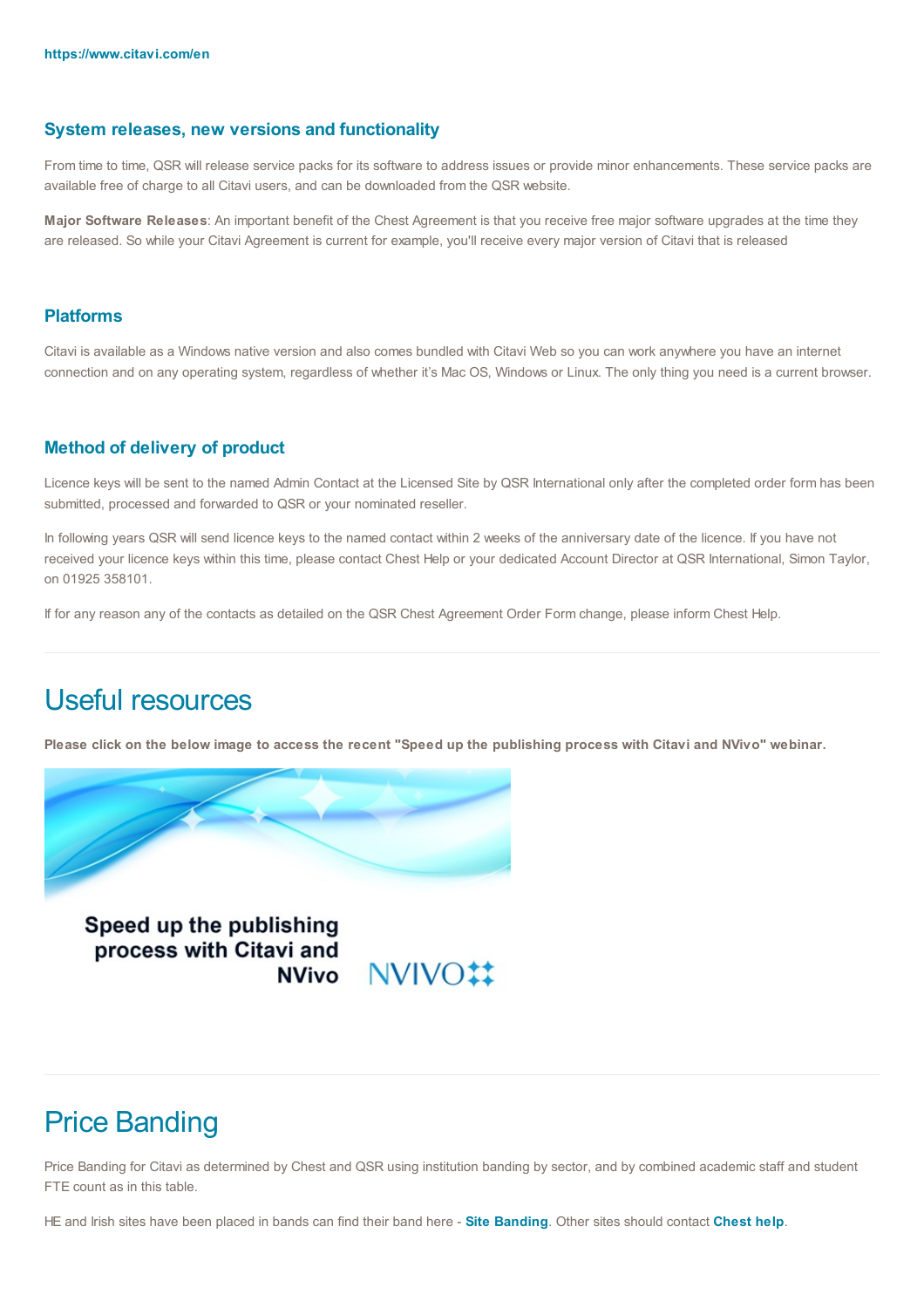#### **Banding Model Change**

This is the same banding as for NVivo. The same rules apply. For the period 1 July 2022 to 30 June 2023, any renewing institution may renew on the same band as their previous licence. However, from 1 July 2023 onwards, sites must renew onto the correct band for their latest HESA-based FTE numbers. They will then remain on that band for the term of their licence (three or five years) unless their combined FTE figure changes sufficiently that they would move by two bands or more, either up or down. So for example, as of May 2023 a university has a current combined FTE count of 6400. On renewal in July 2023 they would renew as a band B site. However, in May 2024 that university merges with another university, taking their FTE to 9400. That is only one band different, so they would stay as a 'B' until the end of their full term. If they then opened a new faculty in May 2025, adding another 800 FTE, that'd take them to 10200 FTE, so they would have to move from Band 'B' to Band 'D' on their next licence anniversary. Any questions about this please contact Chest Help.

| Sector                                  | <b>Band</b>                                                                                            | <b>FTE Count</b>  |
|-----------------------------------------|--------------------------------------------------------------------------------------------------------|-------------------|
| HE Institutions in the UK               | $\mathsf{A}% _{\mathsf{A}}^{\prime}=\mathsf{A}_{\mathsf{A}}^{\prime}=\mathsf{A}_{\mathsf{A}}^{\prime}$ | Up to 5,000       |
|                                         | $\mathsf B$                                                                                            | $5,001 - 6,500$   |
|                                         | $\mathbf C$                                                                                            | $6,501 - 10,000$  |
|                                         | $\mathsf D$                                                                                            | $10,001 - 18,000$ |
|                                         | E                                                                                                      | 18,001 or more    |
| FE Institutions in UK                   | F                                                                                                      | Up to 2,999       |
|                                         | $\mathbb{G}% _{\mathbb{Z}}$                                                                            | $3,000 - 6,499$   |
|                                         | $\mathsf{H}% _{0}\left( \mathcal{A}_{0}\right) =\mathsf{H}_{0}\left( \mathcal{A}_{0}\right)$           | $6,500 - 9,999$   |
|                                         | L                                                                                                      | 10,000 or more    |
| Institutions in the Republic of Ireland | J                                                                                                      | Up to 3,000       |
|                                         | $\mathsf K$                                                                                            | $3,001 - 6,500$   |
|                                         | L                                                                                                      | $6,501 - 10,000$  |
|                                         | $\mathbb M$                                                                                            | $10,001 - 18,000$ |
|                                         | $\hbox{N}$                                                                                             | 18,001 or more    |
| Not-for-profit organisations            | $\mathsf P$                                                                                            | Up to 2,999       |
|                                         | $\hbox{\large \bf Q}$                                                                                  | $3,000 - 6,499$   |
|                                         | $\mathsf R$                                                                                            | $6,500 - 9,999$   |
|                                         | S                                                                                                      | 10,000 or more    |

## Terms and Conditions

The Chest Order, together with the Licence Terms and Conditions, and any exceptions listed below, create a legally binding contract between your institution, organisation or company and the Licensor. Therefore please read the terms and conditions carefully and only submit a Chest Order if its terms and conditions are acceptable to your institution, organisation or company **and you have the authority to make the financial commitment shown.**

## Licence Type

This Site licence is subject to the terms and conditions for the **[Standard](https://www.chest.ac.uk/standard-software-licence/) Chest Licence for Software**. There are some specific rules that apply to the use of Software outside the territory of the United Kingdom and the Republic of Ireland which are detailed at the bottom of this page.

Copying of the Software is allowed in accordance with the terms and conditions for the Standard Chest Licence for Software.

## Payment Terms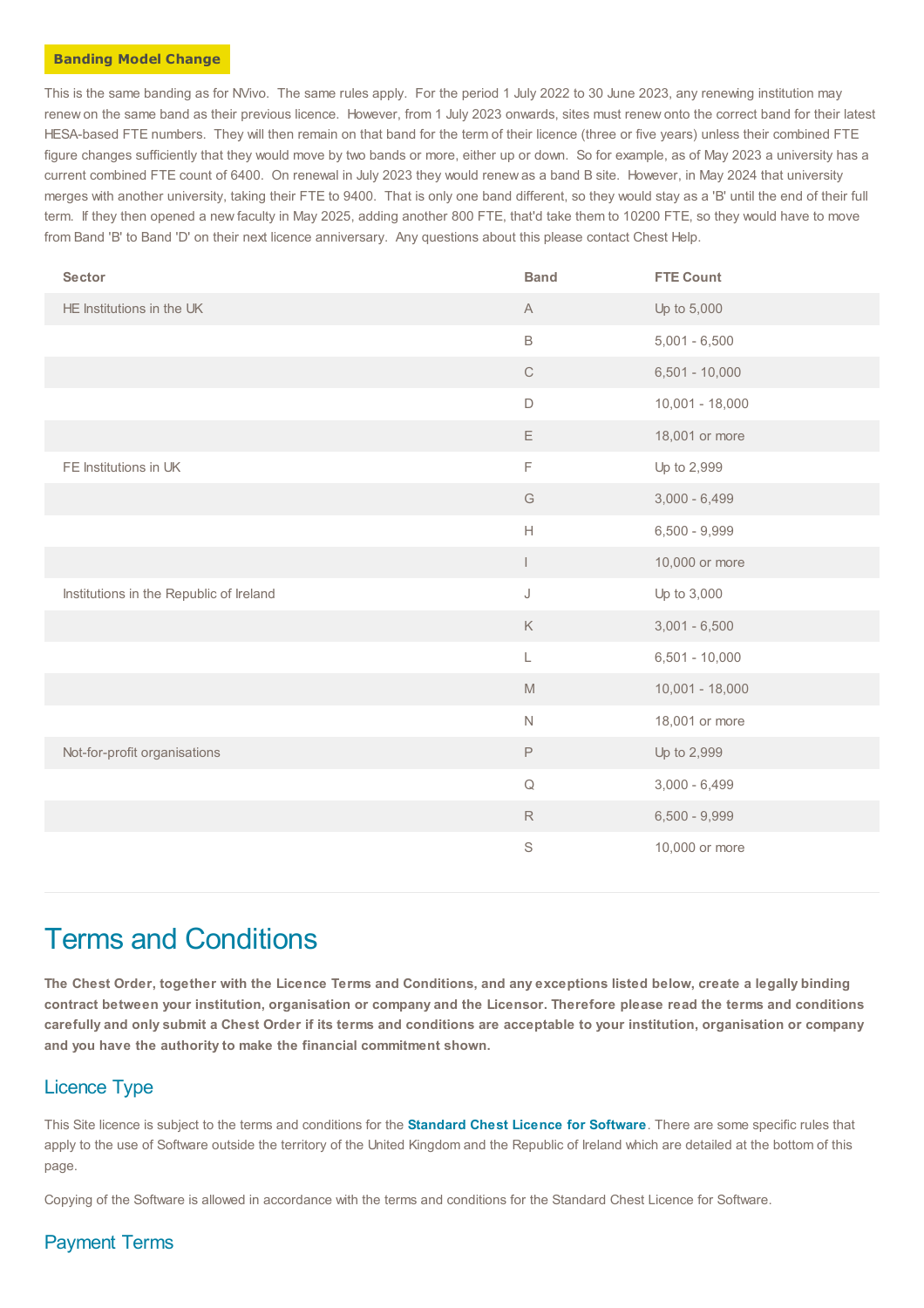Jisc will invoice Licensed Institutions for the initial fee on receipt of a completed order. Sites will then be invoiced annually three months in advance of the anniversary of their licence start date until the end of their chosen Commitment Period.

You are advised that because of the requirement for Jisc to collect monies due before the anniversary date two charges may initially fall into one academic accounting year.

Chest is an Enterprise of Jisc. All Purchase orders must be made out to Jisc. 4 Portwall Lane. Bristol. BS1 6NB to cover all **charges plus VAT.**

All terms contained in a PO are expressly rejected and do not form part of the Licence or vary the Licence terms in any way.

Payments are due within thirty days of invoice date; recipients of late payments are entitled to interest in accordance with *UK statutory provisions*.

#### Termination Clauses

At the end of the Period of Agreement, if there is no new Agreement between QSR and Chest or a new Agreement directly between the Licensed Site and QSR, then Licensed Sites are required to remove all copies of QSR Products from their systems - including personal machines which have been loaded with a copy of the software - at the expiry of their Licence (Commitment) Period.

## Location and Use Permissions

The product(s) may be used by any Authorised User of the Licensee for Educational Purposes which includes the administration and management of the licensee's educational and research operations. These permissions are described in the terms and conditions for the Standard Chest Licence for Software.

| <b>Students</b>               | Yes        |
|-------------------------------|------------|
| Academic Staff                | <b>Yes</b> |
| Non-Academic Staff            | Yes        |
| Administration and management | <b>Yes</b> |
| Staff home use rights         | Yes        |
| Student home use rights       | <b>Yes</b> |
| Installation on Hosted Server | Yes        |

## Personal Licences

Only site licences are available under this agreement. If you would like to purchase a personal licence for NVivo then we recommend that you refer to the QSR website or contact QSR directly via email at **[info@qsrinternational.com](mailto:info@qsrinternational.com)**.

#### Exceptions to the Terms and Conditions

## **Use of Software outside the territory of the United Kingdom and the Republic of Ireland**

The use of Software outside the territory of the United Kingdom and the Republic of Ireland (the Territory) by your Authorised Users temporarily working outside the Territory is allowed **provided the Software is only installed on the Authorised Users' personallyowned computers or on computers provided to them by you**. Your Authorised Users are responsible for preventing third-party use whilst they are outside the Territory and for ensuring that Software is not loaded onto any other machine whilst they are outside the Territory. They must also still conform to the terms, conditions and restrictions on use stipulated in this Licence Agreement.

Staff and students at legal entities that are 100% owned by you, including overseas locations (that is, outside the Territory), **must be included in the total of your staff and student FTE count** when determining your charge band (see the first table displayed at 5 above). Where a legal entity that is 100% owned by you, and is included in the total of your staff and student FTE count when determining your charge band, and is outside the Territory (that is, outside the UK and the Republic of Ireland), then the nation state where that legal entity is located shall be included in the definition of "the Territory".

The Licensor and you both acknowledge that Authorised Users making use of Software outside the Territory **may do so for a period of up to three months**. Use of Software outside the Territory for any longer period is not allowed, save but by **specific written authorisation**